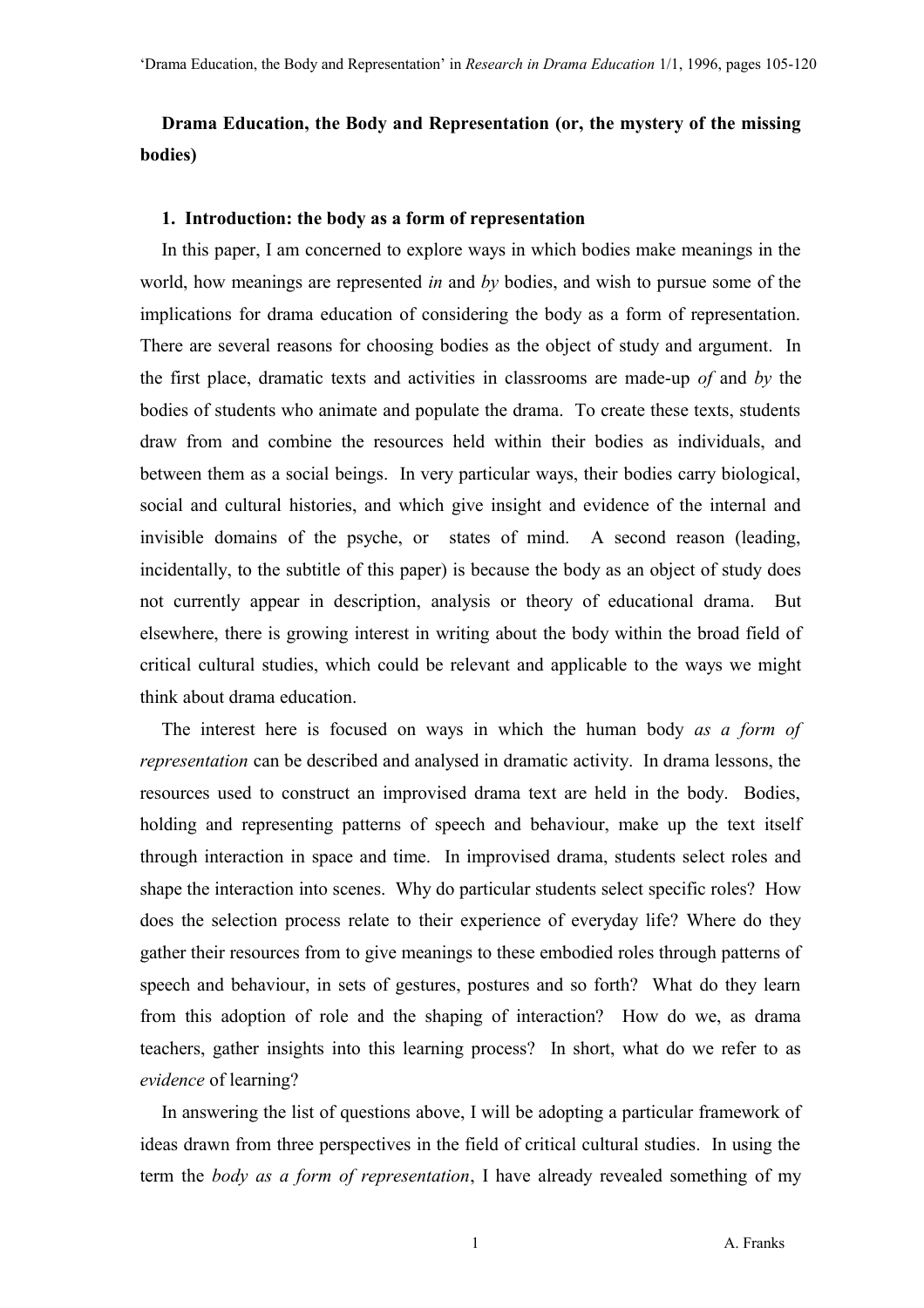perspective. In the first place, when we talk or write of the material body, we have to have the words and concepts to describe what we see. Material bodies, from the position adopted here, are simultaneously biological, social, cultural and thinking beings —beings who are not only, or simply, situated in time and space, but who create history and geography by the presence, co-presence and action of their bodies. This perspective is primarily (but not exclusively) drawn from the philosophical work of Judith Butler (1990a, 1990b & 1993), a contemporary, feminist, rhetorician living and working in the US. To speak of the body as a form of *representation*, is to invoke two separate but connected senses associated with the term: the sense in which the body can be treated as a *sign*, a *figure*, someone or something that signifies, or represents, someone or something else; and, a second sense in which *to* represent can mean to advocate, speak on behalf of, or, to take another's part—in other words, to take a position which is motivated and interested in supporting a particular point of view. In combining both senses of the term and adding it to our definition of bodies (constituted in history, and constitutive of history) we can arrive at an approach to bodies which sees them as *motivated signs* who create texts and generate meanings in social and cultural encounters. These texts have varied meanings according to differences in the bodies of the actors involved (for instance, in terms of gender, nationality, colour of skin, social position, cultural affiliation and so forth) and differences in the location, both geographical and historical. This aspect of my framework is elaborated from the study of the making of meanings in social contexts, the field of social semiotics, and draws primarily from the work of Gunther Kress (1993, 1995a  $\&$  1995b) for general theoretical principles, and the work of Terry Threadgold (1993) in the application of social semiotics to drama and bodies. The third set of ideas I draw on to elaborate a framework is drawn from an approach to drama, theatre and education developed from the work of Augusto Boal (1979  $&$  1994) in which the dramatic and theatrical application of the body is seen as the pre-eminent 'tool' and medium which transforms corporeal experience into a form of representation. In improvised drama, the body acts as a form of representation and allows the possibility of transforming everyday spaces (everyday classrooms, for instance) into theatrical spaces.

To summarise, the three perspectives that I am combining into a framework to explore the notion of the body as a form of representation in drama education give ways of accounting for the body, firstly, as a material presence and active entity in the world, secondly, the body as a mode of making meanings in culture and, finally, the application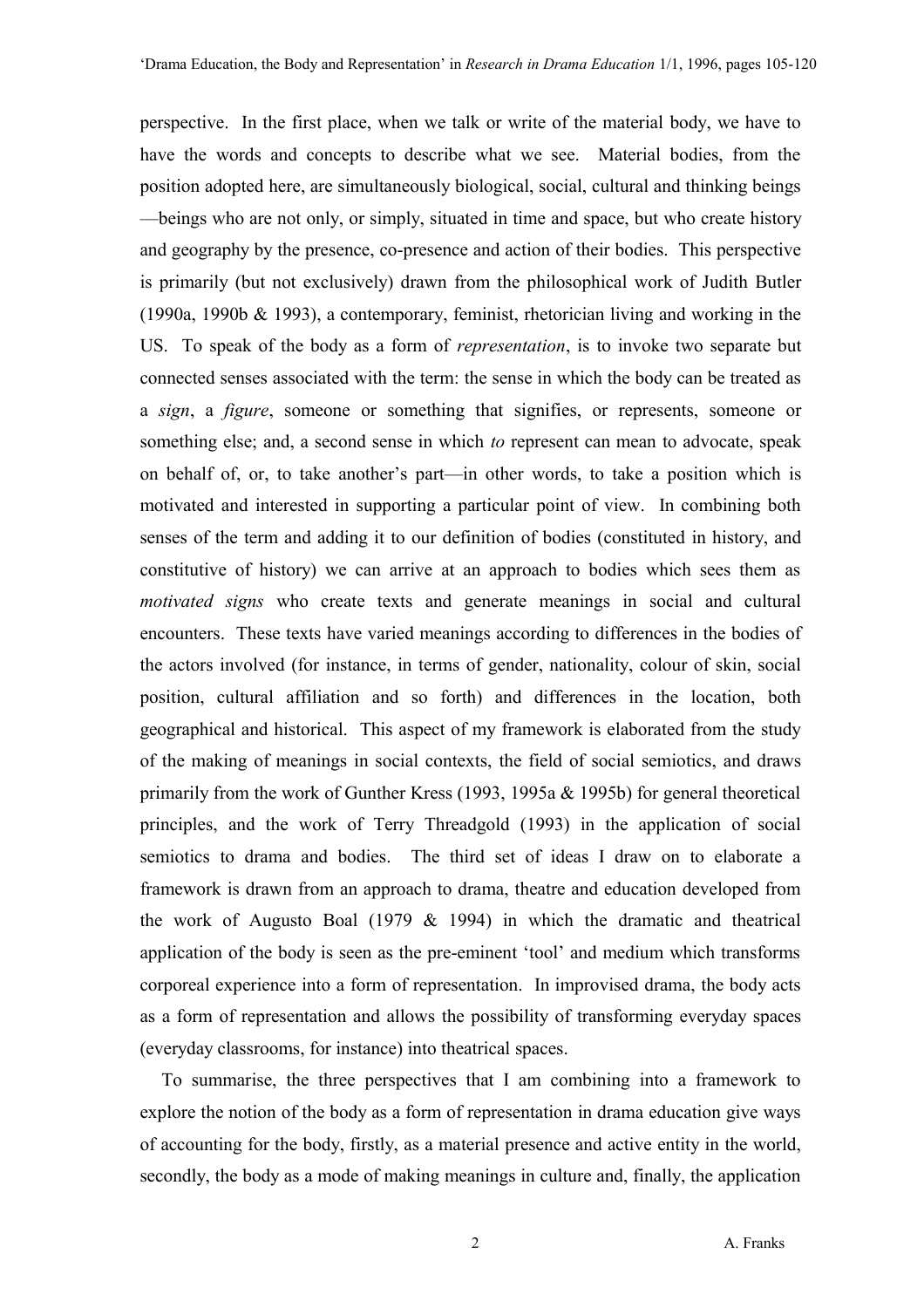of the body as a form of representation in the field of drama education. In combination, they form the basis of a framework for analysis, or, a methodology, which allows the interpretation, or 'reading' of the body as a form of material evidence—a form of evidence which is fundamentally and characteristically formed in social and cultural spheres. Whereas it might appear to be a somewhat generalised theoretical approach (it could be observed that all theories tend towards generalisations), it is my concern to formulate a perspective on drama education which is flexible enough to account for the diversity of our students and the particularity of dramatic activities in different educational locations, but which situates these firmly within a wider social and cultural context.

Having sketched the outline of my theoretical framework above, I will next attempt to apply this set of ideas to a specific item of evidence—an excerpt from a soap opera drama (recorded on videotape and transcribed here) performed by a pair of fourteen year-old students at an inner-city comprehensive school in North-West London. The emphasis I have placed on the social and cultural aspects of the performance of bodies in drama education is in response to what I perceive to be individualist and formalist emphases which characterise current approaches to drama education. So, in my analysis of the evidence I will begin with a very brief discussion of how current approaches to drama education might account for the performance of bodies in these scenes. This will be followed with a more elaborated exposition of the three strands of theory sketched above, applied in analysis to certain specific aspects of the 'performance text'.

## **2. Evidence: children make soap opera**

To set the scene, this video project was set up by a media studies specialist, Julian Sefton-Green, working in collaboration with a drama teacher, Bruce Wooding and his Year 9 group. It was part of a small-scale research project exploring the notion of 'performance' and its place in media education (for an account of the project, see Chapter 7, 'Do I look like a prostitute? Soaps, reality and learning through performance', in D. Buckingham, J. Grahame & J.Sefton-Green, *Making Media*, 1995, NATE, Sheffield). With guidance from their teacher, the class devised an episode of soap opera through improvisation and rehearsal. Using a basic storyboard they drew up a sequence of scenes to construct the episode. The project carried over a six week period, and I was invited to come on the day of the shoot in week four. After this, Julian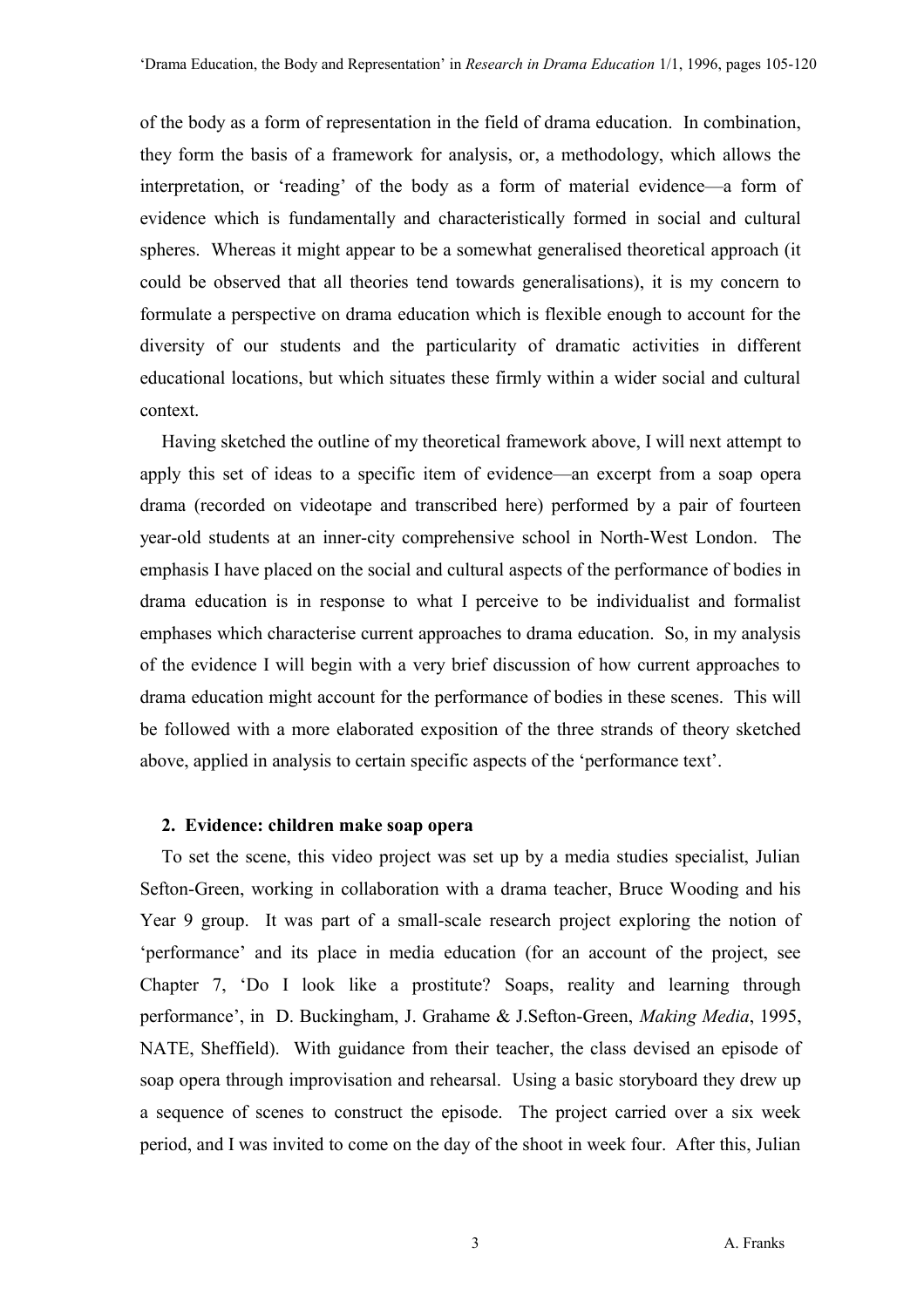and a small group of students edited the piece and I attended again in the sixth week to join the class for the world premiere viewing of the first episode of *Johnswood Heights.*

The first scene takes place half-way through the episode and the second provides it with a climactic ending. Both involve the same pair of actors, Rukshana and Ataur playing wife and husband—the class referred to the theme of these scenes as "husband abuse". I have selected these not least for their sensational content, secondly, because the roles and the embodied performance which carries the roles is clearly marked in patterns of speech and behaviour and, finally, because there is evidence of how the rest of the class reacted to the performance on the videotape.

It is worth commenting at this point that the process of writing about bodies always feels odd to me—making a case for considering a particular form of representation (bodies) by transposition to another form of representation (written words) as the interpretative medium. For my purposes here, I shall have to offer excerpts from the transcript in the hope that these marks on the page might evoke a sense of their bodies and how they acted.

Both scenes take place in their 'home', drawn simply by the (kitchen) table they sit beside. The first scene opens with the post arriving and R. (Rukshana) orders A. (Ataur) to fetch it. He returns, saying that there is no post, but R. is suspicious and grabs hold of him, extracting a £500 telephone bill from under his tee-shirt.

#### **I.**

- 1. *R. sits centre-right behind table, A. sits to stage-left of the table reading a newspaper.*
- 2. A: (*without looking up from paper*) A letter.
- 3. R: (*miming something with her hands, difficult to tell what the mime represents*)Yeah, go and get it then.
- 4. R: (*snatches paper and shouts*) GO AND GET IT!
- 5. R: (*reading the newspaper*) Um...is anything there for me?
- 6. A: (*sits down again*) No.
- 7. R: There must be...I mean...it's a letter isn't it? (*folds the newspaper*)
- 8. A: No, nothing.
- 9. *R. gives A. a suspicious look*
- 10. A: [...] and they ran off.
- 11. R: (*looking hard at A., he looks away*) Oh really! And now I'm deaf am I?
- 12. *R. leans across the table and slaps him in the stomach, A. clutches at it as if winded.*
- 13. R: What's that then?
- 14. *Laughter from studio audience*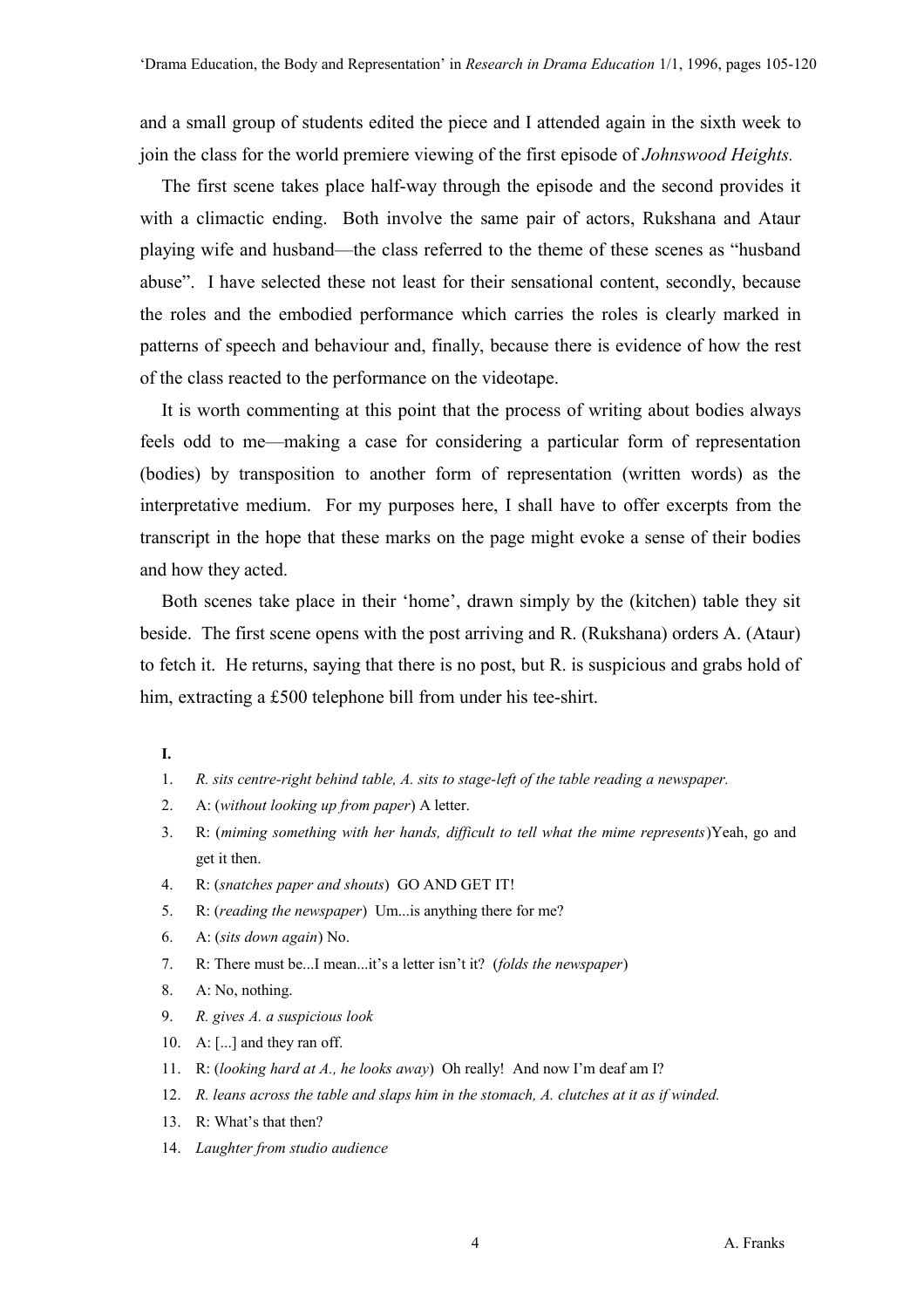- 15. *A. takes letter from under tee-shirt, hands it to R. who scowls at him and opens the letter and looks at it*.
- 16. R: It's a phone bill. (*she groans, A. looks at R. from under his brows*)
- 17. R: (*incredulous tone, raised voice*) I can't believe this. (*R. stands, pushing the letter into A.'s face*)
- 18. R: Nearly 500 quid! What is ...
- 19. A: I'll pay for it. I'll pay for it.
- 20. R: Really! I could really [...] you'll pay it up! Who have you been phoning?
- 21. A: Friends.
- 22. R: As if you have any friends! Most people you know are nerds like you, all right.
- 23. *Laughter from studio 'audience'*
- 24. R: So who have you been phoning? I only called the office [...]
- 25. R: Most of them are the same number.
- 26. R: (*looking at bill then leaning over A.*) Look, you have been running this up. Who is it?
- 27. A: (*looks up sheepishly at R.*) Friends.
- 28. R: (*over-emphasised and physical sigh, heaving her shoulders, looks menacingly down on A.*) Don't give me that! You say that one more time...
- 29. *R. rolls up the newspaper and holds it as a weapon to threaten him. A. shuffles away from her to the far edge of the chair*.
- 30. R: Just give me that one more time.
- 31. *Laughter from audience*.
- 32. A: [...]'s my friend

33. R: (*picking up bill from table*) I'm going to ring this number up. I'm going to ring this number up... (*clenching teeth and waving the rolled-up newspaper into A.'s face*) and if it's anything I don't like ... like ... I mean ... a girlfriend or something like that.

- 34. A: (*looking up at R.*) Girlfriend?
- 35. R: (*with gathering rage*) It is, isn't it! (*thrusts bill at A.*)
- 36. A: (*pointing at his own chest with both hands*) Who do you think I am?
- 37. R: A nerd, that's what I think you are. (*waving the newspaper weapon*) You'd do anything to go behind my back to teach me a lesson. Well let me tell you something. If you...if you don't

know this, I'm the boss around here. If I ... if I ring this and I find out...

- 38. A: (*waving right hand dismissively and then folding arms*) All right, all right.
- 39. R: (*Dropping voice to give impression of real menace*) Don't talk to me like that!
- 40. *Laughter from audience*
- 41. R: (*gesticulating with newspaper*) If you know what's good for you you'll say sorry right now or you'll get a good hiding.
- 42. *Laughter from audience*
- 43. *A. is twiddling his fingers and rubbing his hands*
- 44. R: Sorry, go on! (*waving newspaper*)
- 45. A: (*sitting back with slightly nervous smile*) Sorry.
- 46. R: (*emphatically placing bill on table*) I'm going to phone it up. Right?!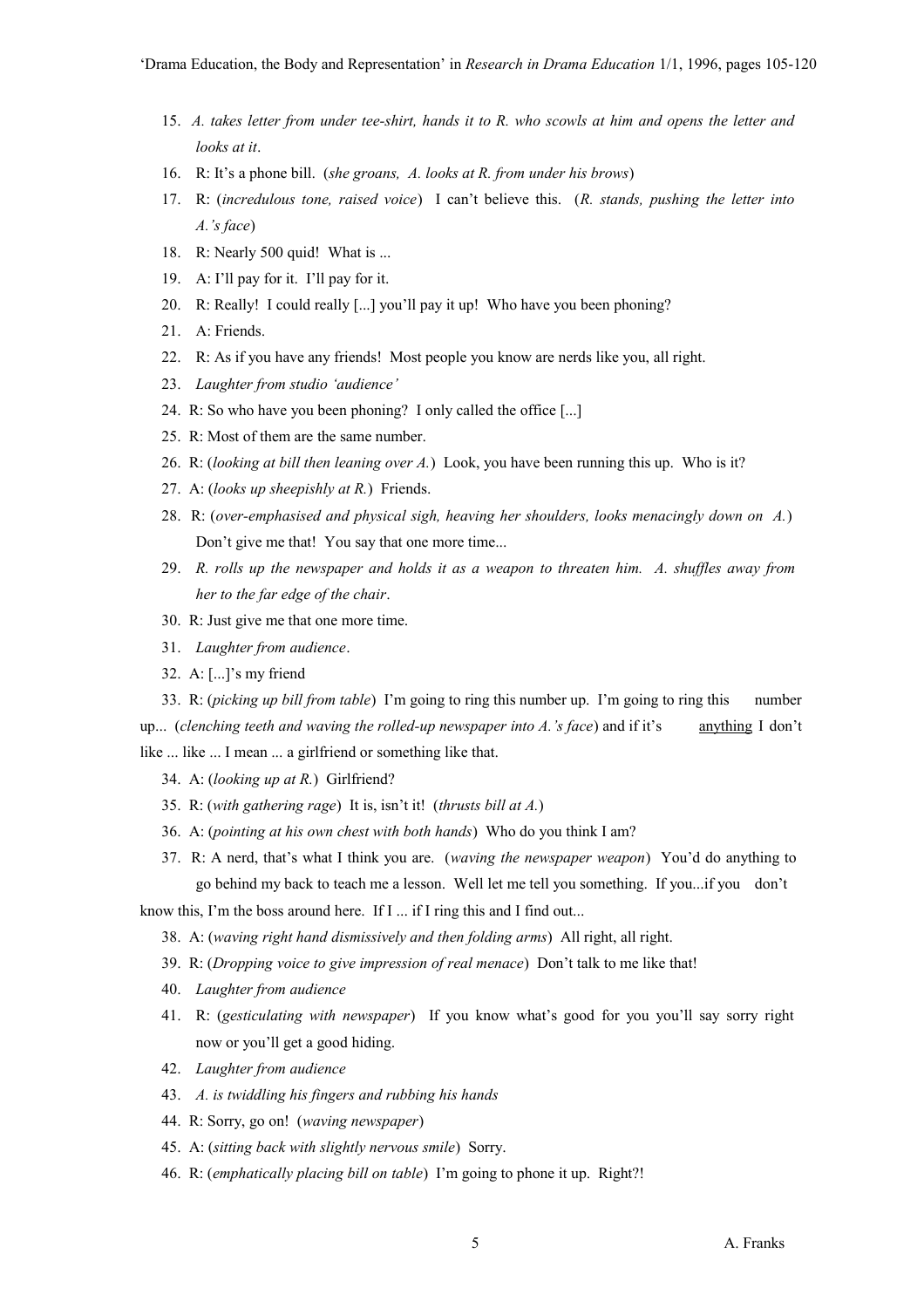47. *R. moves behind A. waving the rolled newspaper in his face. A. sits, facing forward.*

**II.**

- 1*. A. is sitting in the same chair but a bit further away from the table. R. enters from stage-left, moving behind A. and flings her jacket down on the floor behind the table*.
- 2. R: How could you do this to me?
- 3*. R. moves close in to A., between the table and the chair he is sitting on. She bends down to put her face close to his, one hand on the table, the other on the back of A.'s chair*
- 4. R: How could you do this to me?
- 5. A: (*head bowed*) Leave me alone.
- 6. R: Leave me alone! Is that all the thanks I get? (*screwing-up her face in anger*) After I cared for you all these years. I left my ... (*pointing at herself*) I left my home (*pointing offstageleft*) just to marry you.
- 7. A: (*gestures with right hand, as if to brush her away*) What did I do? (*pointing at himself*) What did I do?
- 8. R: What did ... (*slapping his back to grab at the back of his tee-shirt which is pulled taut against his neck*.)
- 9*. A. clutches at the neck of the shirt trying to give himself space to breathe.*
- 10. R: You know what you did very well.
- 11. *Audience laughter and murmurs of excitement.*
- 12. *R. looks around and picks up a piece of wood, a broken chair-leg, from upstage-centre, moves behind and to the left of A., raising arm and screwing-up face in rage and effort, swings a feigned blow to the back of A.'s head. After a beat, A. falls unconscious into a curled heap on the floor to the right of the chair. R. comes down on one knee and leans over him, shouting into his unconscious face.*
- 13. R: I loved you ... you shouldn't have done this to me. You should have come and told me if there was anything going on between you. I told you. I loved you ... (*pointing off*) I had to hear from someone [...by...] the washing machine ... (*pointing off*) How do you think that makes

me feel?

- 14. R: Bastard!
- 15. *R. feigns another heavy blow, kicking her foot into the floor to giving sound-effect and extra emphasis*
- 16. *Audience laughter and growing excitement*.
- 17. *R. feigns two more blows, evenly measured beats*.
- 18. R: I loved you.
- 19. *Focus on the curled body of A.. We see R. move to pick up her jacket and exit left*

#### **3. Critical notes: current approaches to drama education**

Analysis of this evidence within conventional, established approaches to drama education might, for the sake of brevity, fall into two broad categories. Although not wishing here to subscribe to the view of a strict dichotomy between the so-called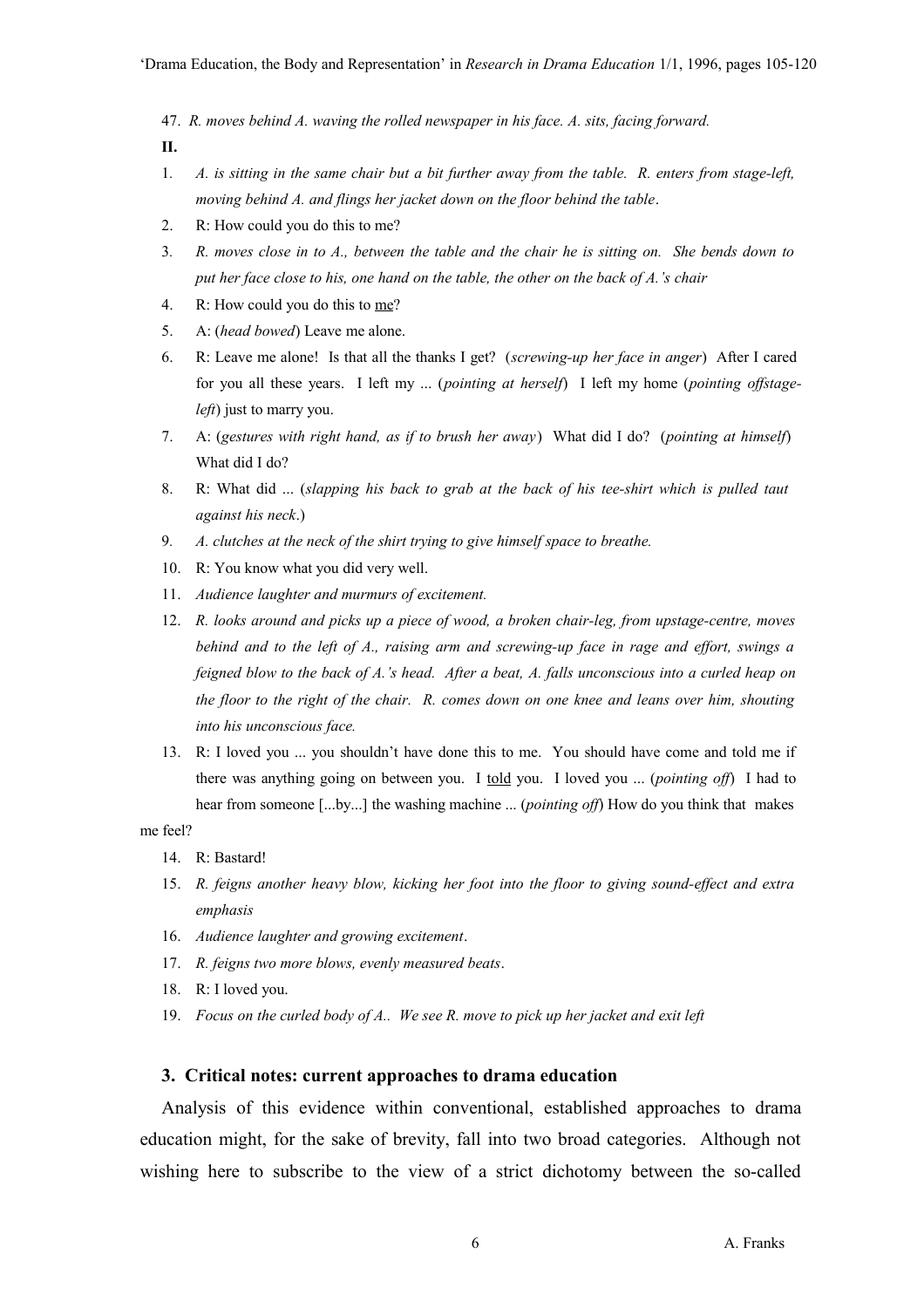'process' and 'product' oriented approaches, I shall identify them by their respective emphases—what I have previously referred to as an *individualist* emphasis, on the one hand, and an emphasis on the *formalist* aspects of drama education, on the other.

For those who place more emphasis on the 'process of drama' (approaches developed from Bolton and Heathcote, for instance) the profound universal significance illuminated by this particular domestic scene would be looked for. It might be argued that, even though the enactment presented the opportunity for deeper exploration of the theme, the depiction of domestic violence presented is sensational, superficial and stereotypical, as evidenced by the audience reaction, for instance. The teacher would need to intervene in the drama in order to structure an exploration to give deeper significance to the theme; this being the case, the teacher would not only hold the power to decide what issues would be worth exploring, they are also likely to hold to themselves the choice of strategies and approaches used for the exploration. Great emphasis would be placed on the development of the group and individuals through involvement in the learning process. In this, there is an assumption that there are issues which are of universal value and equal interest to diverse individuals and groups. Furthermore, there is an underlying notion of a universal pattern of development in children and, providing they become committed to the drama, each individual would be able to make their own individual points of contact with universal themes and concepts. In short, there is likely to be little acknowledgement of the fact that individuals, such as Rukshana and Ataur, are positioned differently in relation to any given theme according to their gender, ethnicity, economic position, cultural background and so forth. It is as if the dramatic action animated by these children could exist and be interpreted outside of history and their particular social locations. It is this reference to individual psychology, intellectual and emotional, linked with the concept of the universal which gives rise to the individualist emphasis of this approach to drama education. In relation to my argument, perhaps the most important omission is that the visible and material bodies of diverse students are likely to be passed over in the search for emotional and intellectual contact with the particular and dramatic event. Emotion and intellect are internal and invisible, locked inside us as individuals. How do we know about these things in drama but for the ways the body acts to represent these things externally, demonstrated by the actors and the audience in the above scenes?

From the drama education perspective that places more emphasis on the making, performing and response to dramatic texts (the so-called 'product' oriented approach to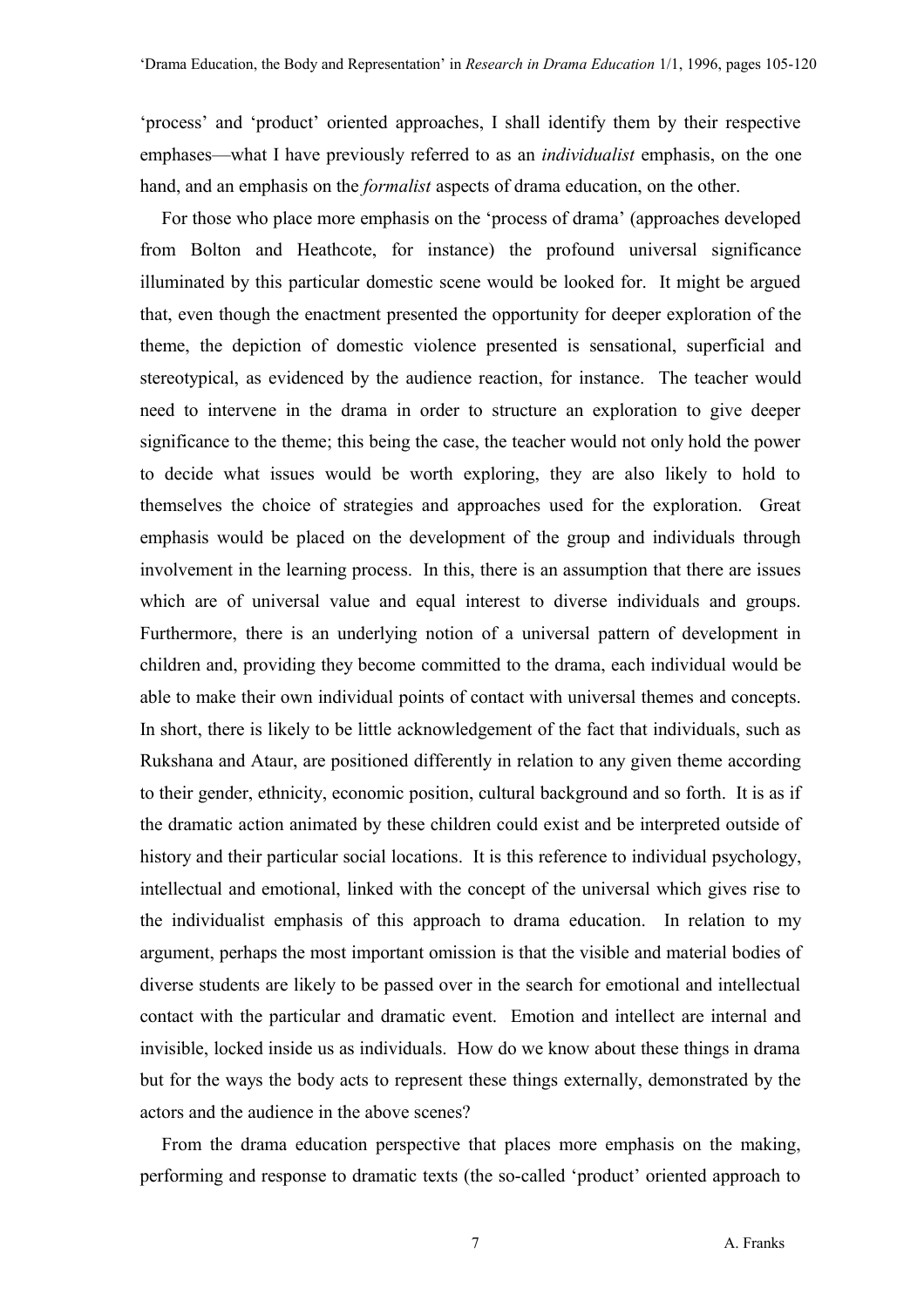drama, currently associated with Hornbrook) the formal and stylistic aspects of this scene would be highlighted—hence my use of the term 'formalist' to characterise the approach. How much is it like, or not like, a soap opera? How do we respond to soap operas in the world and how does this response relate to the way we respond to the scene that we have produced? Again, from this perspective, little consideration is likely to be given to the fact that diverse groups and individuals are positioned differently in response to various dramatic texts. Moreover, there would be little or no importance attached to diverse learning processes. Here, the bodies of learners are viewed as an instrument, a cipher, the significance of which is subordinated to the meaning of the whole text; little or no account is likely to be given to the relationship between particular bodies and specific subjective positions.

From both perspectives, then, the body is assumed as a given presence. Despite the influence of Artaud and Boal, for instance, in 'physical' approaches to drama and theatre in the wider world, the body as a form of representation is passed over, either in the search for transcendental significance, or in the compulsion to make and criticise dramatic texts as cultural artefacts. The subjective positions represented in the bodies of Rukshana and Ataur (female/male, British/non-British, classmate/student) are not seen as significant in the drama. Who they are when they enter the drama room, who they become in the drama and who they are when they leave their roles and rejoin the flow of school and community life is marked in their bodies as a form of representation. Their roles were not scripted on paper, but 'inscribed' in their bodies and was held, not just as individuals, but between them as social beings.

## **4. Analysis: a cultural approach to body as a form of representation**

You may remember that the three perspectives from the domain of critical cultural studies I want to draw towards the analysis of the bodies and representation in two scenes above include: a philosophical approach to the body (Butler 1990a, 1990b  $\&$ 1993); social semiotic perspectives on the formation of subjectivity (Kress 1993, 1995a & 1995b); and, a pedagogical approach to drama and theatre (Boal 1979 & 1994). Previously, I have referred to the fundamental social and cultural orientation of their underlying principles. To elaborate this further, they share in common specific, theoretical characteristics: firstly, they all place emphasis on the formation and development of individuals (ontology) in *social*, *cultural* and, therefore, *historical* contexts; secondly, each perspective acknowledges the social fact that there are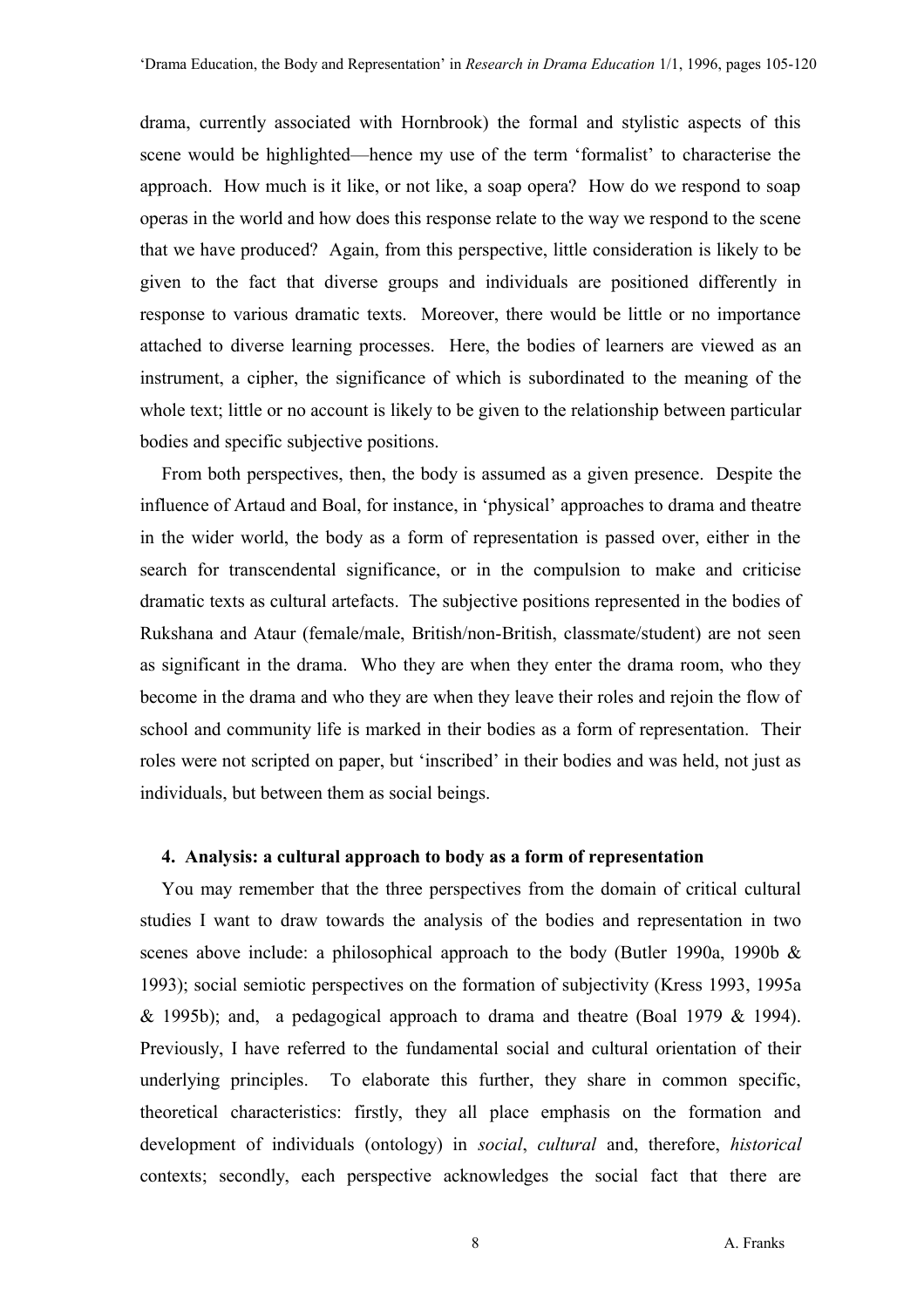*differences* between social and cultural positions and that these differences are inextricably linked to differences in power and the relative values ascribed to things; thirdly, each perspective is concerned with *signs* and *meanings*, or *semiotic* processes, as fundamental to social and cultural life; finally, and of great importance to those concerned with education, all three perspectives promote the notion that in thought, sign-making and action, social actors bring about *transformations*—that is the possibility and probability of change and development in personal, social and cultural circumstances.

As a combined theoretical framework, they provide a set of tools for analysis, or methodology, which allow us, firstly, to approach an account of the body as a material entity formed in social and cultural history, secondly, a description of the body as a form and system of representation and, finally, the body as a dramatic and theatrical form in individual development, in social learning and in cultural action. In my introduction I outlined a set of questions which drive this research; they were about the resources that young people draw upon in improvised drama to make dramatic texts, and therefore to make meanings in the world. I am looking for the ways in which they use and transform the materials of making meanings through viewing their bodies as forms of representation because these resources are held in, and deployed through the use of their bodies; by seeing bodies as a form of representation, a form of material evidence, we can speculate on how their everyday, embodied roles might intersect and interact with the roles they choose for themselves in improvised drama. My hypothesis is, in short, that these points of interaction and intersection of the everyday and the dramatic, as represented through and by the bodies of students, are the sites to look for evidence of learning.

The next step, then, is to test out and elaborate these tools of analysis through applying them quite specifically to the evidence I have presented. I intend to approach this by taking the ideas of Butler, Kress and Boal in turn, applying them as separate interpretative frameworks through which to view selected aspects of the evidence. There are both advantages and disadvantages to this strategy. A cautious and incremental approach, allowing one to identify and establish basic guiding principles, would seem appropriate to the early stages of formulating a complex theoretical framework. On the other hand, there is the danger of presenting a fragmentary and partial exploration of the main topic (the body as a form of representation) through a lack of sufficient space to develop each layer of analysis, and this may work counter to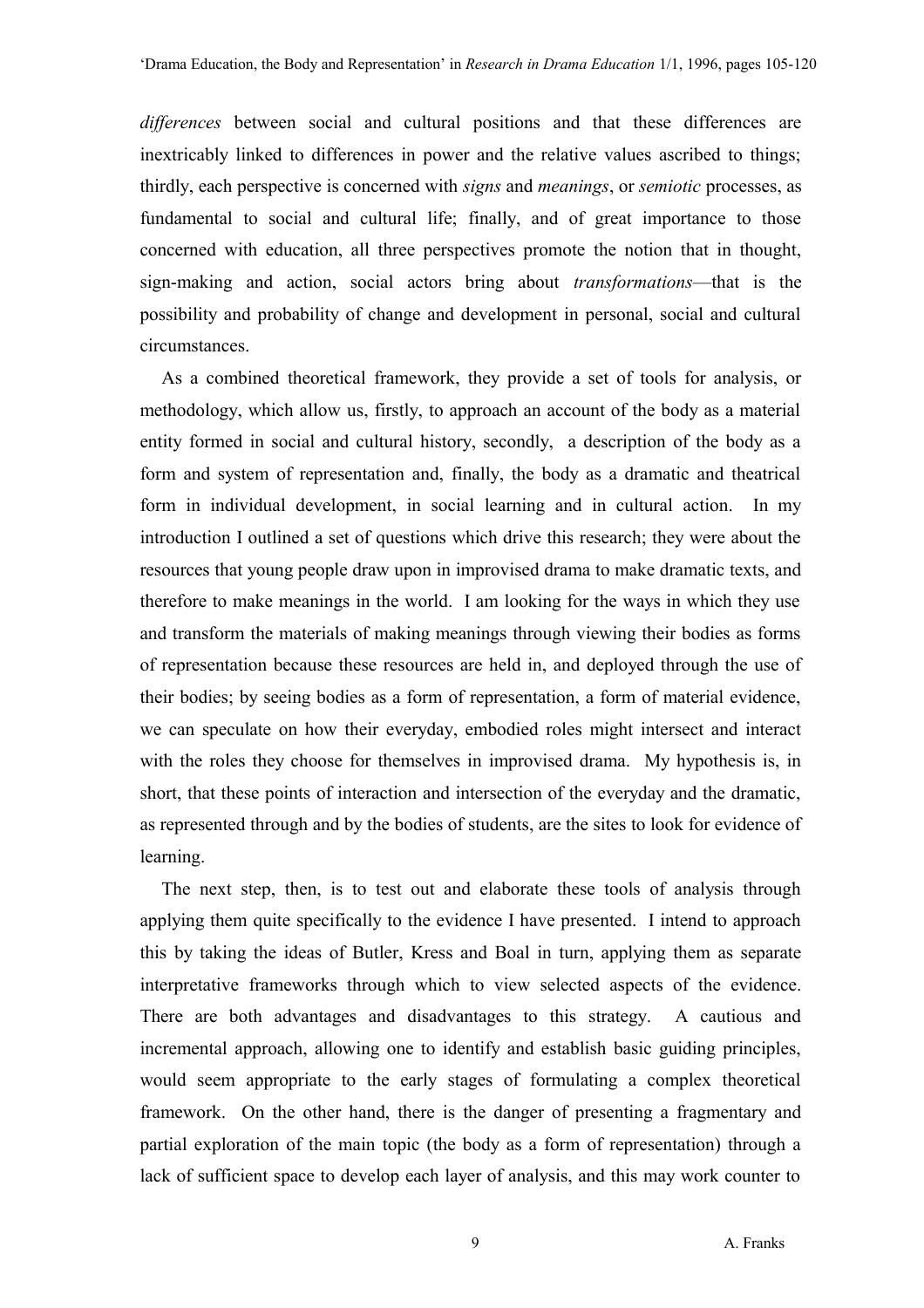developing a cohesive and integrated approach. In consistently emphasising the common social and cultural basis of each perspective, and in wishing to make a virtue of the overlap and intersection between the three frames of reference, I hope to be able to present a coherent review of my approach.

 For Judith Butler, with her particular interest in gendered and sexed bodies, the body is a dramatic signifier, becoming visible and material through constant and repeated 'doings'—"performative acts" which are "iterable". She claims that "the body *is* a historical situation...a manner of doing, dramatizing and *reproducing* a historical situation". In this performative sense, that the body is less of a biological object and more of "a doing"; she refers to what Foucault described as a "stylistics of existence" performed by the body which is never "fully self-styled, for living styles have a history and that history conditions and limits possibilities" (1990a: 272-3). According to Butler, the body is a cultural signifier, embodying histories and sets of possibilities (the possibility of transformation, or what we might become). In her particular concern with the corporeal boundaries of sex and gender, Butler (1993) posits the possibility of individuals and groups changing the established and conventional views and boundaries of sex and gender roles through forms of action which raise questions and critique. She looks, for example, towards the 'camp' culture of lesbian and gay communities, which inverts and parodies prevalent practices and attitudes towards sex and gender roles. Although these cultural practices occur on the margins of mainstream culture, their very theatricality ensures a certain visibility and interest from the mainstream which may, in turn, permeate and influence wider cultural spheres. Moving from the extremes to more everyday or mundane social locations, we might look to the ways children act in improvised drama to see how they might adapt, invert, or in other ways transform themselves, opening up possibilities of different ways of acting in the world. This action is, in my view, always bound to be reflexive, possibly critical and perhaps even transgressive or subversive of 'cultural norms'.

From the moment they appear in view there is a history we 'read' from the visible everyday bodies of Ataur and Rukshana: they are boy and girl, fourteen years of age; they are Londoners, English and South Asian; they are classmates, friends, acquaintances or adversaries. What is apparent from their bodies, visible in the colour of their skin, their mannerisms and gestures, what Goffman (1963) terms their "bodily idiom", is that they are first or second generation immigrants. This, for instance, immediately places them in the order of things, making them susceptible, perhaps, to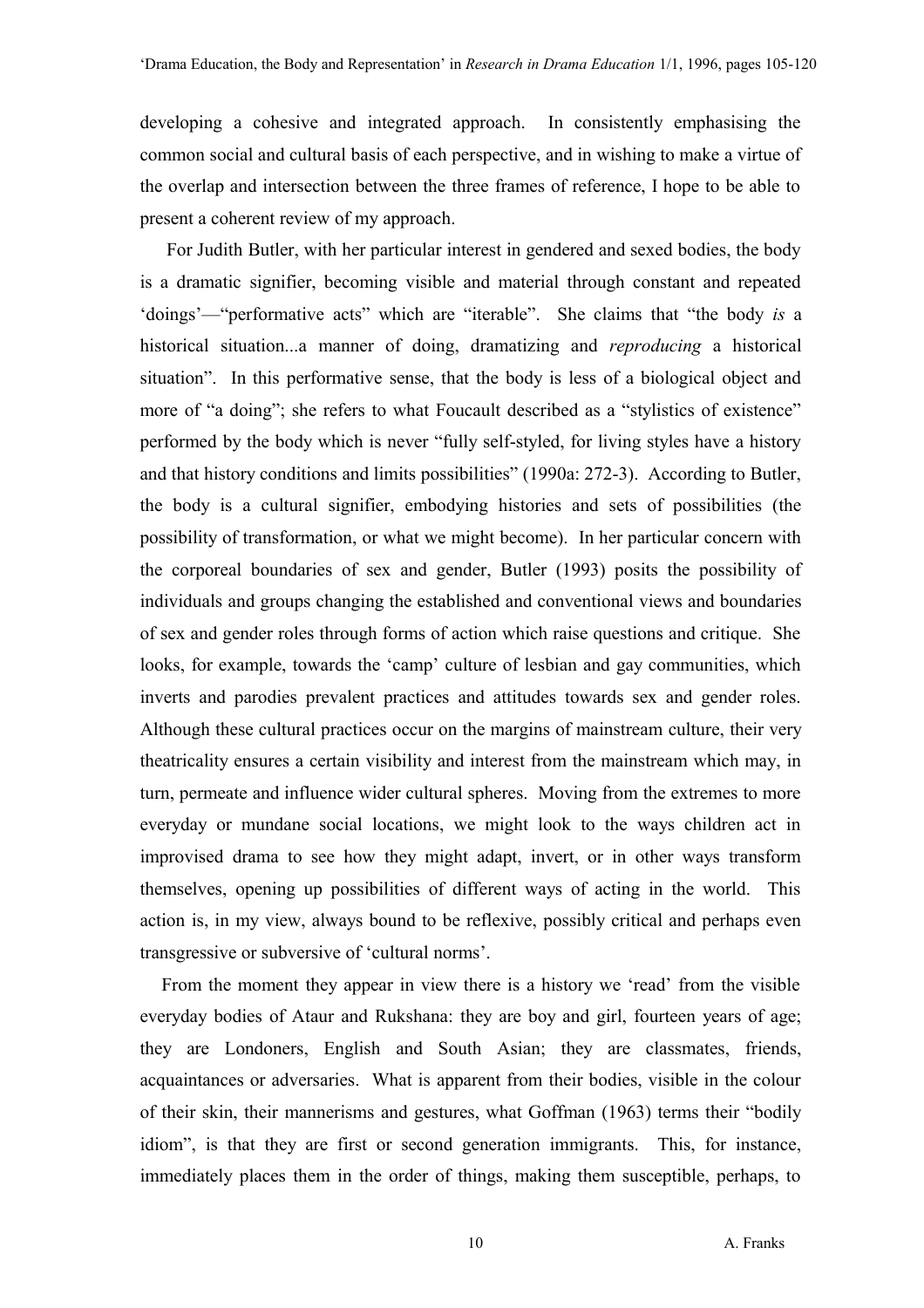racial attacks. In the first two lines of dialogue, what we might loosely describe as their 'background', is audible in the forms of their utterance, their verbal idiom. What their bodies look like, the clothes they wear, the patterns of gesture and speech denote, in complex combination, a biological history, a social and cultural history, social and economic position, in both the limited sphere of schooling and in wider society. These aspects of them*selves*, their identities as Ataur and Rukshana, are not materialised in a single moment, they are acquired through repeated and recursive "doings", or actions, at home, on the streets and in school.

Throughout the first scene, and into the beginning of the second scene, especially if we delete, or 'turn down' the dialogue, we can sustain the view that these are fourteen year-old students are simply 'playing the part' of teenagers. The hiding of the telephone bill under the tee-shirt, the slap in the stomach and the sheepish behaviour of A. (Scene I, lines 6-15) is a sequence of actions and behaviour we can connect more easily with children or adolescents, and less so than with the adult roles they are playing. Laughter from their classmates (Scene I, lines  $14$ ,  $23 \& 31$ ) is provoked by R.'s derision at the thought that A. could have any friends to telephone and by R.'s threatening demands that she should be treated with respect (Scene I, lines 37-39). Even though A. attempts to maintain his sense of integrity against the onslaught, he is finally humiliated in the 'say sorry' routine (Scene I, lines 41-45), again, familiar playground behaviour. This could well indicate that what we are witnessing is a kind of parody of everyday classroom behaviour, a parody at Ataur's expense. Indeed, he is quite passive throughout the two scenes, both in terms of speech and action, and this is likely to be in no small sense connected with his discomfort as the 'fall-guy', or victim figure.

Yet, despite the fact that this sequence of represented, embodied action might be very close to the everyday, reiterated and recursive behaviours of the classroom and playground, from the outset the action has been set in a particular frame and inflected in a particular direction and gathering in momentum throughout the two scenes. The first indicator of this is the spatial arrangement which opens Scene I (line 1), with R. reading a newspaper and A. set away from the table. This establishment of an 'adult' world is verbally reinforced throughout the first scene with constant references to the telephone bill and we begin to witness the emergence of the representation of a difficult marriage between R. and A. and the possibilities of A's infidelity (Scene I, lines 33-37) with its threatened consequences. Seen through this frame, the actions of R. and A. become more ambiguous—not simply classroom or playground behaviour. Even the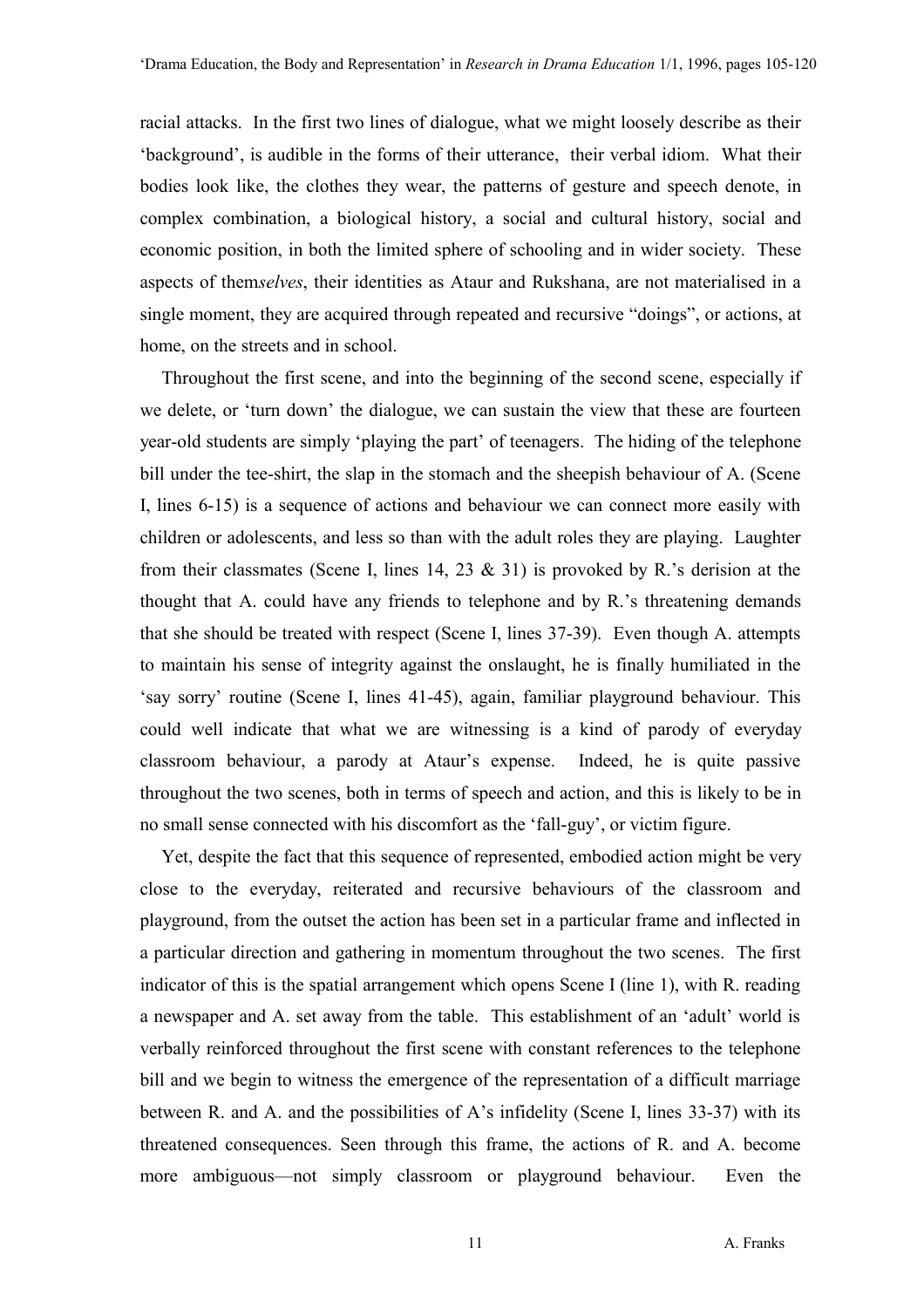inconsistency of R.'s opinion that A. is too much of "a nerd" (Scene I, line 37) to have friends, but that he might have girlfriend, seems a credible contradiction in the context of the resentment and barely suppressed violence of a marital relationship, as it is represented in R.'s aggressive behaviour and A.'s sullen resistance. As scene II gathers pace, especially from A's remonstration and declaration of innocence, "What did I do?" (Scene II, line 7), the symbolic newspaper 'weapon' is replaced with a chair-leg, the action of their bodies begins to represent something quite other than everyday and mundane behaviour.

Our attention becomes fixed to their bodies when, in the end, they become transformed into dominant and violent wife, cowering and frustrated husband. The pummelling of A. with the stick accompanied by R.'s vehement assertion that she had loved him (scene II, line 13) is an enactment which is drawn from many sources, bearing only an indirect and mediated relationship to their everyday lives. Their everyday clothes, the walls of the drama studio fall into the background and we concentrate on the activity of their bodies evoking the possibility of other selves. Yet, still we might hold onto the sense of their everyday history and measure it against their dramatic roles their classmates laugh to see a drama in which the girl Rukshana derogates the boy Ataur, the power in her posture, the force of her rhythmically reiterated utterances which, in the end, are punctuated with feigned blows. This is not to make the simple argument that Rukshana, having experience her role as R. will possibly become a husband beater, or that Ataur has learned how better to play the role of victim. Having rehearsed and reiterated this act which departs from, or inverts the stereotype of marital violence, it is possible that they have explored an area at the margins which will subsequently permeate and settle to remain a part of them. At the very least they raise, for themselves and others, questions about the conventions and dynamics of power between partners in a marital relationship.

Another major strand of my perspective is drawn from recent work of Gunther Kress (1995a & 1995b) who writes and teaches about social semiotics, schooling and education. According to Kress, not only do we make systems of signs, or forms of representation, but also our subjective identities are substantially constituted and transformed by our ability to draw on different forms of representation. In this multimedia age, there is a proliferation of interconnected forms of representation. Dependent on our social positions, there is differentiated access to these forms of representation which are used as resources in social life. The ability to deploy resources for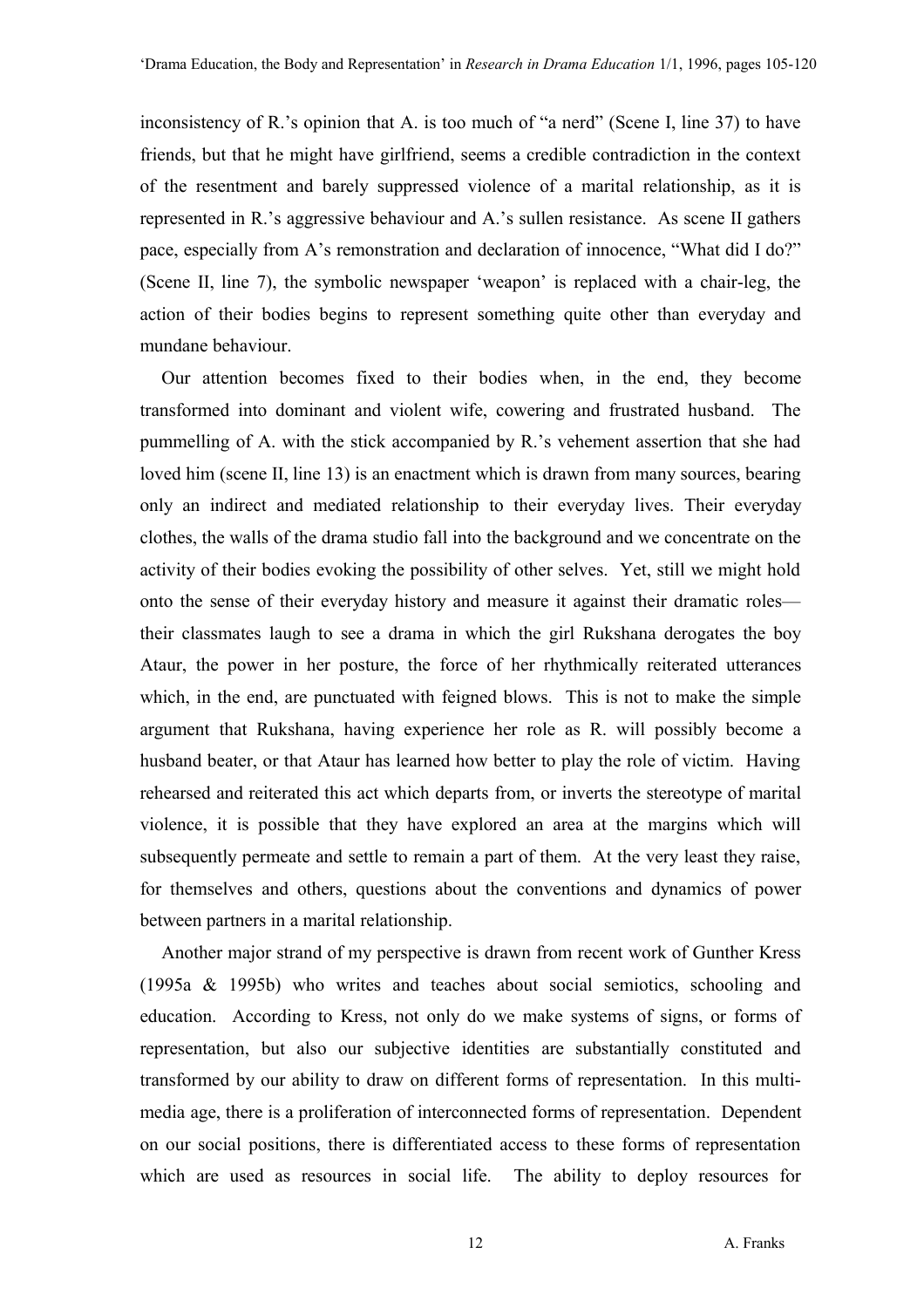representation, to make meaningful texts, is further differentiated by the relative values placed on words, pictures or gestures, in locations such as schools—institutions which have a major role in determining our viability as social subjects. Furthermore, our relative success as 'meaning-makers' is also affected by our motivation, or *interest*, in carrying meaning. Terry Threadgold (1993) extends the social semiotic approach in application to the body in drama and theatre, placing particular emphasis on dramatic activities, representation and the subjectivity of gender.

The genre that Rukshana and Ataur were working in was the available and popular form of soap opera. To understand the complex, multiple narrative lines of a soap opera, we have to be able to interpret the histories of the characters from their patterns of behaviour and speech, and additionally, to be able to 'read' the significance of the geographical and social location. Drawing on their knowledge of soap opera, Rukshana and Ataur had built their roles and shaped their interaction. The opening of Scene I (lines 1-10) demonstrates their familiarity and proficiency in the form of soap opera, defining the boundaries of the episode with ease and economy. I have already referred to the opening position, which immediately establishes some of the formal markers of the soap opera drama: it is an interior shot of a domestic scene indicated by the central presence of the table. The actors relative positioning around the table, their posture and action when the scene opens, carries many layers of meaning. R.'s positioning in space (behind the table, centre-stage) and her use of gesture in the action of reading the newspaper, marks her superior status to A., sitting stage-left, away from the protective barrier of the table. A. is prone, exposed, on the margins. The first utterance, A.'s "A letter" (Scene I, line 2), marks a significant starting point for dialogue—that something has arrived which the audience cannot see, but which will be important to the ensuing action. The response from R., "Yeah, go and get it then" (Scene I, line 3), reinforces her dominance and gives some signal as to what might follow. The sparsity of the set, the speech genre of their dialogue (Bakhtin, 1986), the issue of a £500 telephone bill positions their action in a specific the social and economic context—simply, they are not rich. The growing sense of threat and barely suppressed violence is achieved through the orchestration of different modes of making meaning: firstly, through verbal dialogue; secondly, in the choreography of gesture and posture in personal space, relative positions and proximity between actor and actor, actors and objects (the table, for instance) and movement across the space of the set; finally, there is the gestural and significant use of objects, important amongst which are the open newspaper (signifying authority), the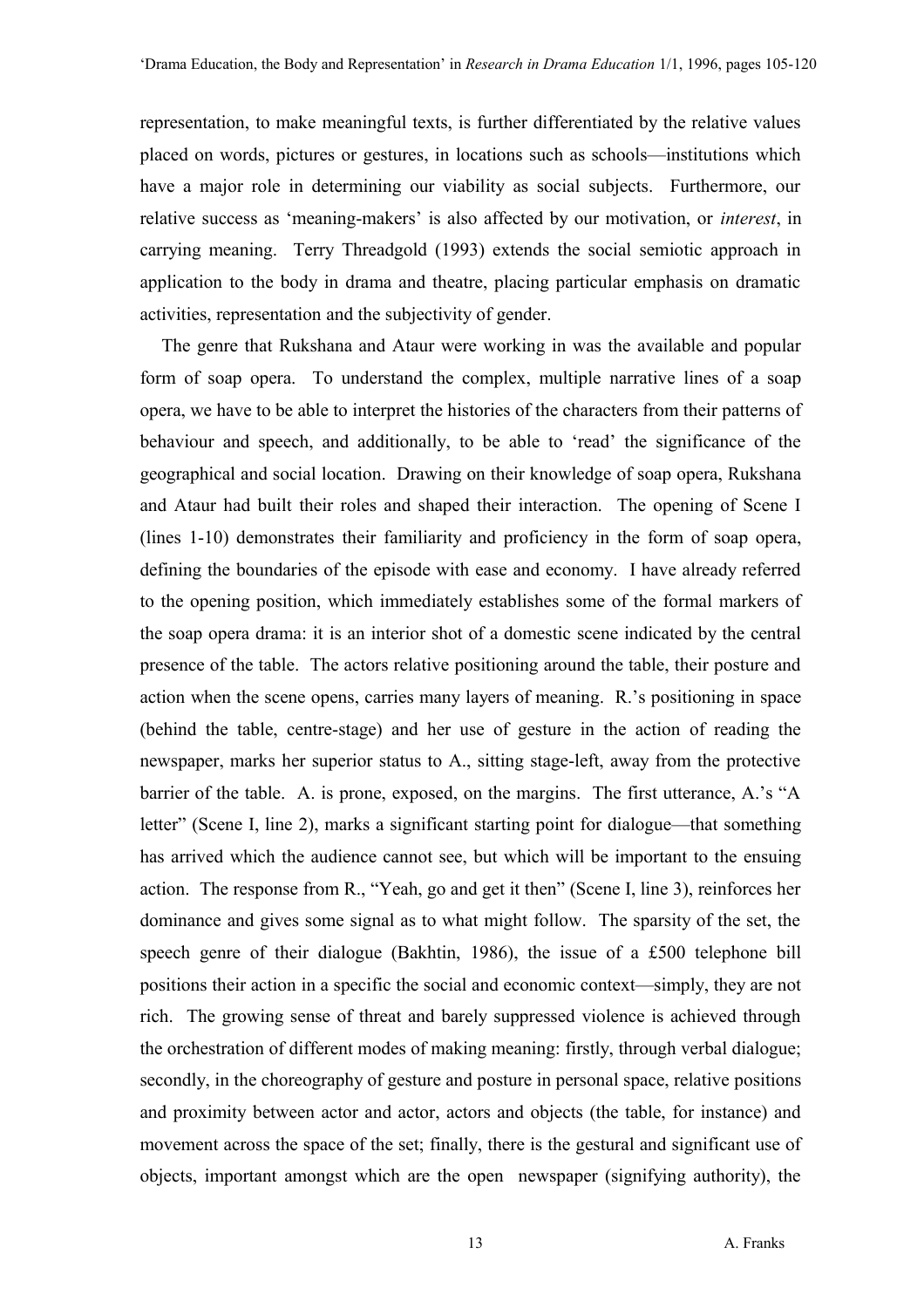rolled newspaper (rising anger leading to threat of violence) and the chair-leg (uncontrollable rage and violence).

Let me examine this a little further by examining some of the main points of the sequence leading up to the final act of violence. R.'s gathering rage is marked by the orchestration of utterance, gesture, proximity to A. and in her movement through space. Firstly, the slap in the stomach (Scene I, line 12) followed "What's that then?" (Scene I, line 13) marks the first stage of the build-up. The heightened from of gesture and utterance is reminiscent of slapstick clowning and elicits laughter from the audience (Scene I, line 14). But this comical ambiguity in the action begins to retreat as R. stands (Scene I, line 17) and pushes the telephone bill into A.'s face, with the lines "I can't believe this" (Scene I, line 17) and "Nearly 500 quid" (Scene I, line 18). Very quickly, the action becomes more threatening as R. leans over A. (Scene I, line 26), gestures her exasperation (Scene I, line 28) and very deliberately rolls the newspaper (Scene I, line 29), making a physical symbol of the violence she is feeling. Throughout the rest of the scene, the waving and thrusting of the rolled newspaper gives accent and emphasis to her utterances, simultaneously acting as a representation of her sustained rage, until it is used as an emphatic full-stop, or closure of the action at the end of the first scene. R. demonstrates the continuity of her rage at the start of the second scene when she enters behind A., throws her jacket on the floor (Scene II, line 1) and utters the line "How could you do this to me?" (Scene II, line 2). On the other hand, A.'s action does not register very much resistance until line 7 of the second scene. The utterance, "What did I do?", is first accompanied with the 'brushing away' gesture and expresses 'leave me alone', but then, as the line is repeated, he points to himself in an espousal of innocence. It is this manifest gesture of resistance which triggers the final act of violence.

It was within the conventions of the genre of soap opera (marital conflict leading to tragic consequences), even in the startling inversion of stereotypical roles (husbandbeater, rather than wife-beater). The gestures, patterns of speech, actions, are not to viewed simply as the everyday actions and speech of fourteen year-old school children, neither would they have been exclusively drawn from television soap opera—some of it was undoubtedly grounded in their wider experience of the world. The themes of sex, money and telephone calls are clearly marked by the performance of these students, carrying heavy symbolic value which sparks Rukshana's 'anger' and results in Ataur's 'death'.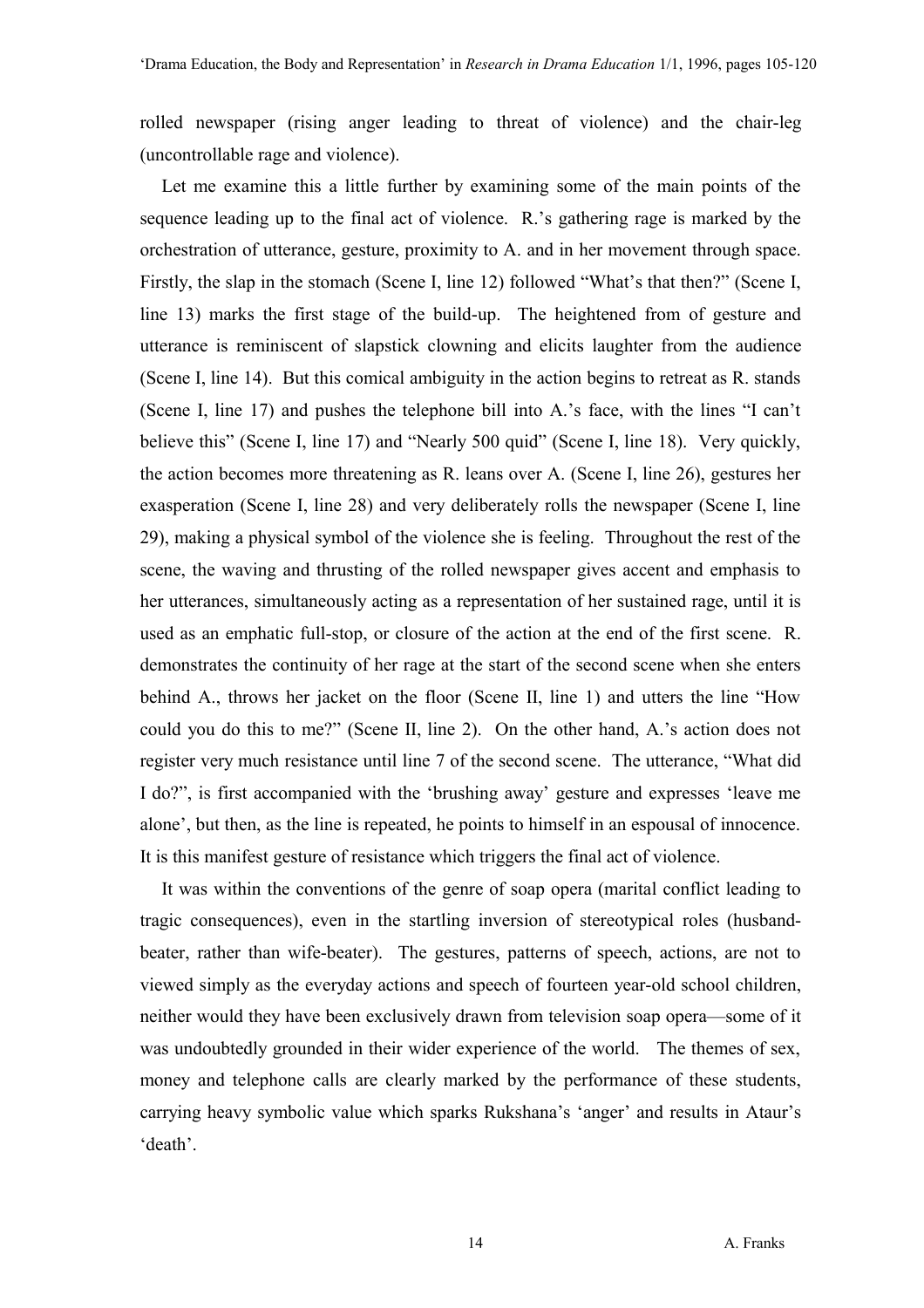These sets of representational resources, speech, gestures and acts, were gathered from texts in the world and everyday life, and were held as sets of resources in their bodies. They were motivated to select and shape them, their bodies acting as signifiers, constructing a text which had all the recognisable characteristics of the soap opera genre. In this drama room, these things were both allowed and valued. Assuming, however that Ataur and Rukshana are not necessarily destined to become soap opera stars, there remain a number of questions: how much are these acts likely to be valued elsewhere? In what ways do these acts contribute to the formation of their subjective positions? How much will their social positions be affected outside their peer group?

One route to follow, perhaps, to seek some answers to these problems is to return to those who work with forms of drama and theatre. In the introduction to a recently published volume on Boal's work, the editors (Schutzman & Cohen-Cruz eds, 1994: p3) refer to his work on literacy campaigns with Paulo Freire in Peru:

"Invited to participate in a national literacy campaign in Peru in 1973, he developed image theatre, a technique that privileges physical expression over the spoken word. Through a series of workshop-based exercises, the human body is used as an expressive tool to represent, non-verbally, a wide repertoire of feelings, ideas and attitudes. This versatile form reflects Boal's belief in the body as one's most essential tool in transforming physical sensations into a communicable language and altering everyday space into a theatrical arena..."

In the theatrical arena, we can use our whole body to express ourselves, to turn problems around and view them from many angles. Desires can be expressed, situations rehearsed in relative safety. But, as I have already stated, it might be naïve to see Rukshana's performance as a rehearsal for a role in life as a bully, a form of permission allowing her to express violence towards future partners through the action she represents in these scenes. Neither would it be sensible to presume that Ataur was somehow practising to become a more successful victim! One of the most widely applied and accessible aspects of Boal's work, forum theatre (1979), might offer opportunities to construct alternative endings, perhaps a more rational resolution to these scenes—to explore and learn how one might exercise more (social) responsibility in everyday life and avoid violent conflict. At a broader level, another implication which arises out of Boal's work on literacy, is about access to and control of powerful mediated forms in culture (television, for instance), both in terms of 'reading', interpreting and understanding various forms and their significance and influence in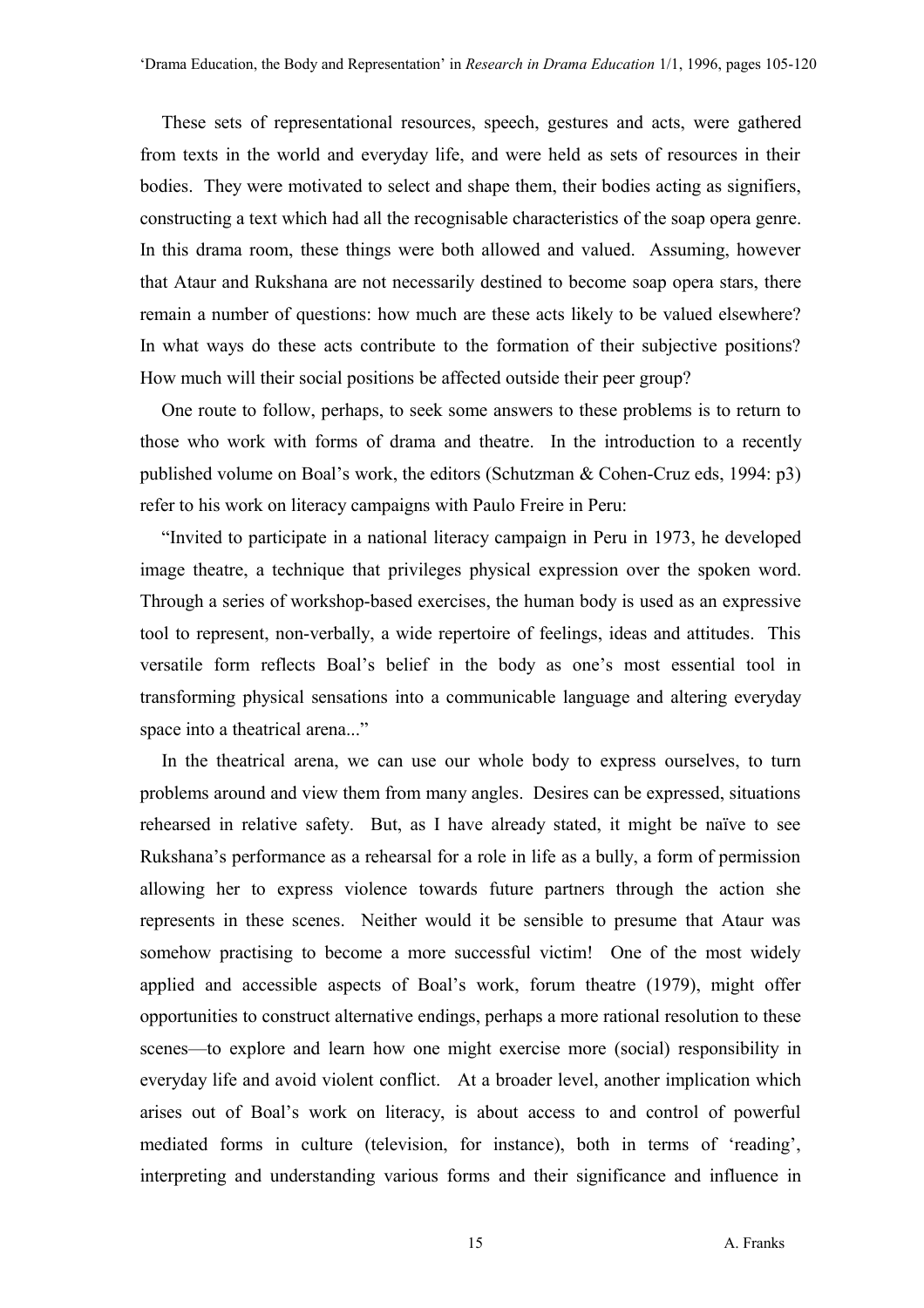everyday life, as well as allowing access to the processes of production and distribution. They have, after all, made a soap opera to their own specifications. Even though they may have lacked the sophisticated facilities of production, post-production and distribution, it is a recognisable product which demystifies the medium of production and focuses instead on those who animate and populate the texts—the bodies of the performers. Immediately, the audience for this soap opera was the class itself, the teacher and the researchers (and now, in part, you, the readers). After this first production, at the premiere screening of *Johnswood Heights*, the class were most interested in their own performance, and less interested in discussing the wider significance of its meaning, or, how it might be compared and contrasted with other soap opera productions, for instance. This point of interest in their own performance, a reflection which starts with the study of their own bodies as performing entities, as forms of representation, which are dynamic, mutable and dramatic, could provide a useful starting point for examining the ways in which the body as a form of representation carries meaning in wider cultural spheres.

### **5. Conclusion: questions, interpretations and representation**

Plays are made and the making is playing, perhaps. What effect does this playing have on them? What kind of play or playing is this; is it comedy or tragedy? How do we, as drama teachers, value enactments such as these; is it *good* or *real* drama, for instance, superficial and plagiaristic? How much do our unreflexive value-judgements obscure our vision so that we do not really look for, or see, the dramatic statements our students are producing with their bodies? Do these scenes simply reproduce a stereotype of the nagging wife and the hen-pecked husband, as objects of scorn and derision? Or, are these embodied acts subversive, transgressive and critical of the *status quo*? To what extent are they simply experienced as pleasure? What order of play is this, what is raised to the consciousness of these students; do they learn anything?

Problems surface and multiply if we begin to look at the points of possible intersection and rupture between the positions of the student as social actor and the dramatic actor. Whatever the similarities and differences between these positions, I have tried to make the argument that, as unified social actors, they are held together in and by the bodies of the young people we teach. They use their bodies, and the knowledge they hold in their bodies, as a form of representation to make meanings in the world. Altogether, the framework that I have drawn from the work of Butler, Kress and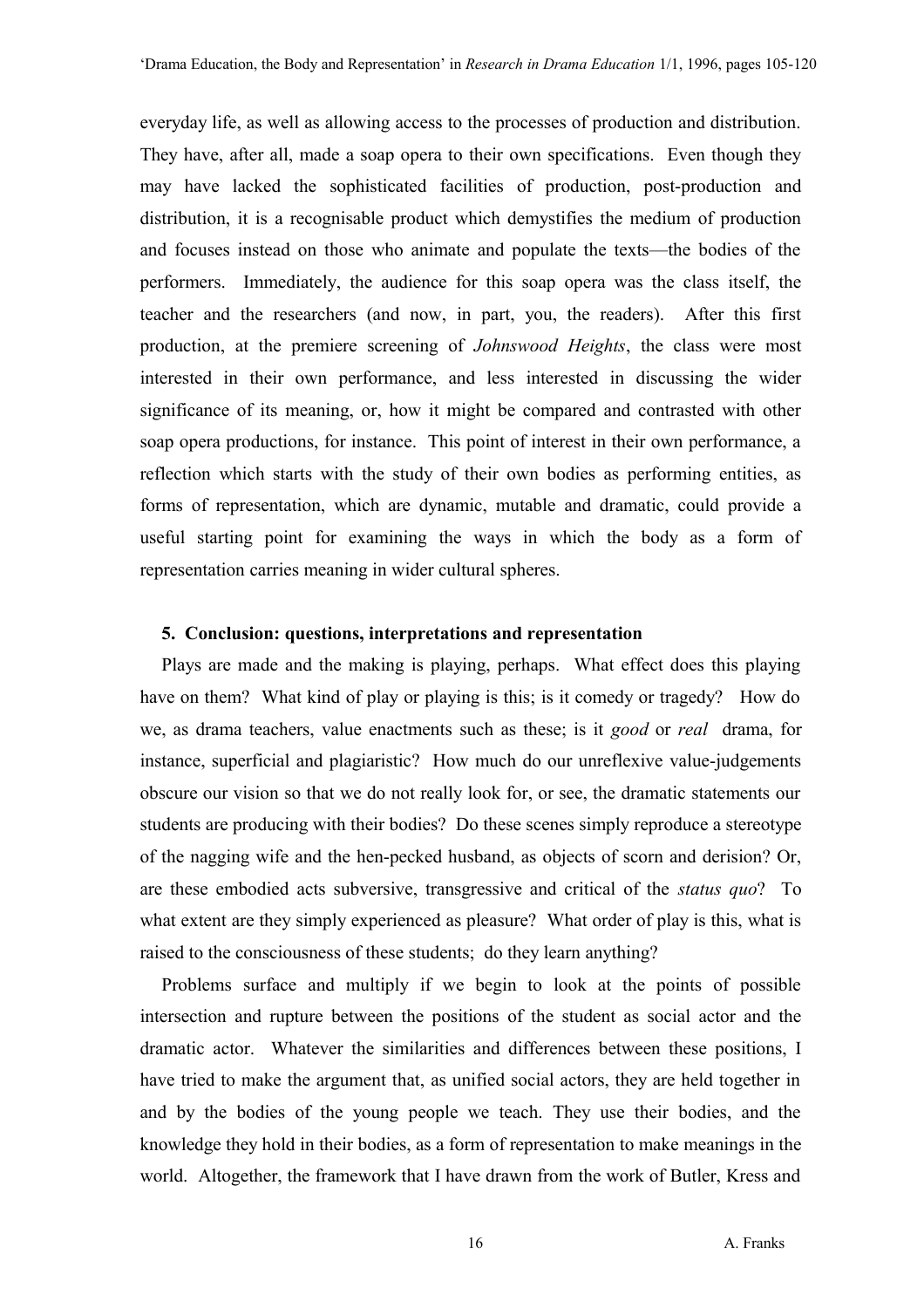Boal, promotes the possibility of individual, social and cultural change through action that is, of transformation—a core principle to all in education. Both in the analysis and production of dramatic activity it is becoming clearer to me that drama educators need ways of understanding the nature of performance and 'performance texts', and that a good place to start is to look closely at bodies.

(Thanks to Bruce Wooding and his Year 9 class, Julian Sefton-Green, Gunther Kress, and especially my children, Leo & Rosa Hardt for allowing me to write this)

## **References**

BAKHTIN, M.M. (1986) The Problem of Speech Genres, in: V. W. McGEE (Trans), C. EMERSON & M. HOLQUIST (Eds) *Speech Genres and other Essays* (Austin,

University of Texas Press).

BOAL, AUGUSTO (1979) *Theater of the Oppressed* (London, Pluto Press).

BOLTON, GAVIN (1984) *Drama as Education* (London, Longman).

BUCKINGHAM, DAVID, J. GRAHAME & J. SEFTON-GREEN (1995) *Making Media—Learning from Media Production* (NATE, Sheffield).

BUTLER, JUDITH (1993) *Bodies that Matter* (London, Routledge).

BUTLER, JUDITH (1990a) Performative Acts and Gender Constitution, in: S.-E. CASE (Ed) *Performing Feminisms* (Baltimore, The John Hopkins University Press): pp.272-3.

BUTLER, JUDITH (1990b) *Gender Trouble* (London, Routledge).

GOFFMAN, ERVING (1963) *Behaviour in Public Places* (New York, Free Press): p.35.

HEATHCOTE, DOROTHY (1984) *Collected Writings on Education and Drama* L. JOHNSON & C. O'NEILL (Eds) (London, Hutchinson).

HODGE, ROBERT & G.R. KRESS (1993) *Social Semiotics* (Ithaca N.Y., Cornell University Press).

HORNBROOK, DAVID (1989) *Education and Dramatic Art* (Oxford, Blackwell).

HORNBROOK, DAVID (1991) *Education in Drama* (Brighton, The Falmer Press).

KRESS, G.R. (1995a) Representational resources and the production of subjectivity,

in: M. COULTHARD (Ed) *Texts and Practices* (London, Routledge).